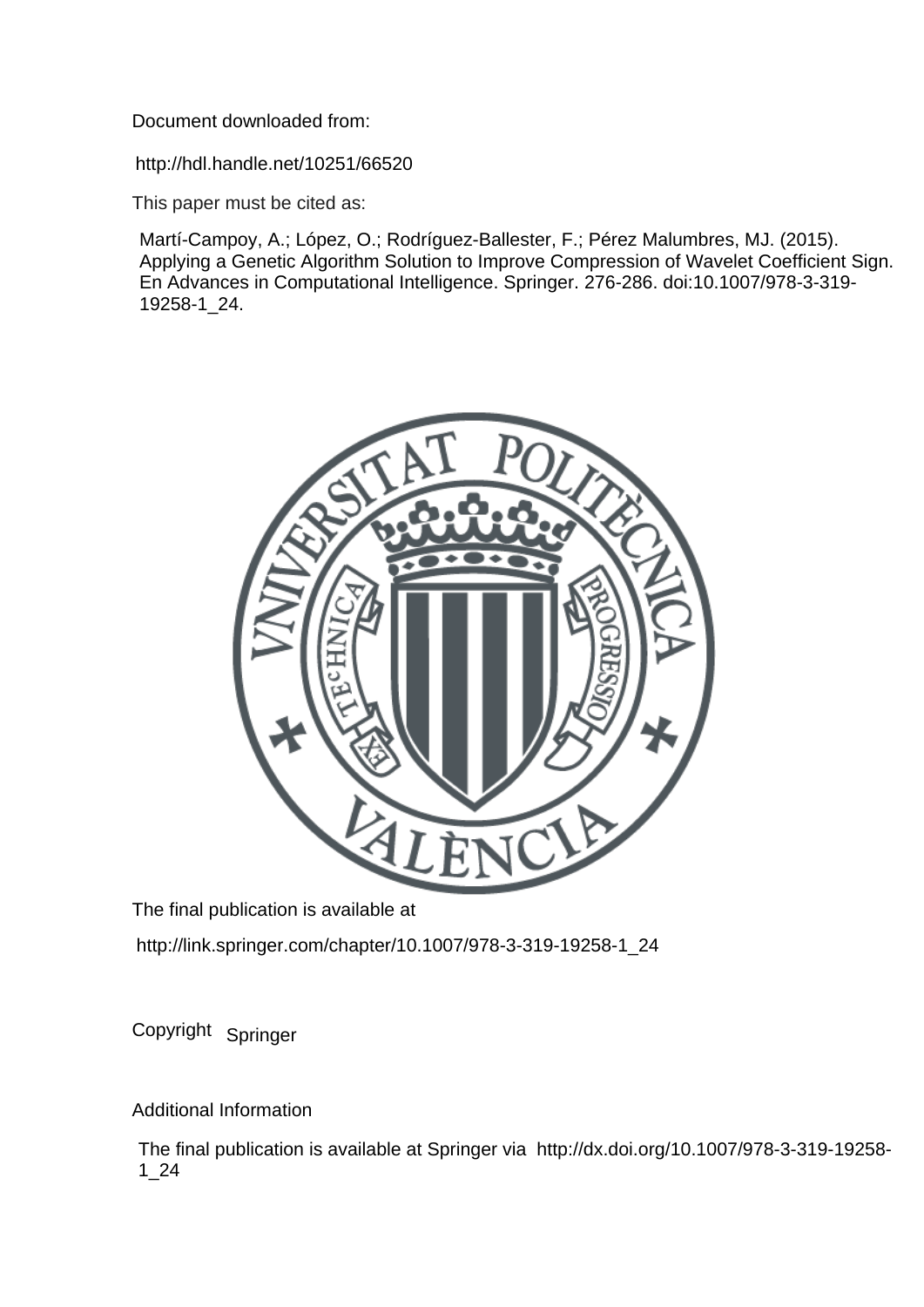# Applying a Genetic Algorithm Solution to Improve Compression of Wavelet Coefficient Sign

Antonio Martí<sup>1</sup>, Otoniel López<sup>2</sup>, Francisco Rodríguez-Ballester<sup>1</sup>, and Manuel  $M$ alumbres<sup>2</sup>

<sup>1</sup> Universidad Politécnica de Valencia, Camino de Vera s/n, Valencia Spain,

<sup>2</sup> Universidad Miguel Hernández, otoniel@umh.es Avda. Universidad s/n 03205, Elche, Spain

Abstract. Discrete Wavelet Transform has been widely used in image compression because it is able to compact frequency and spatial localization of image energy into a small fraction of coefficients. In recent years coefficient sign coding has been used to improve image compression. The potential correlation between the sign of a coefficient and the signs of its neighbors opens the possibility to use a sign predictor to improve the image compression process. However, this relationship is not uniform and constant for any image. Typically, image encoders use entropy coding to compact the wavelet coefficients information. This work analyzes the impact of the input parameters over a genetic algorithm that distributes into contexts (sets) the wavelet sign predictors in such a way that the overall aggregate entropy will be reduced as much as possible and a as a consequence higher compression rates can be achieved.

Keywords: Genetic Algorithm, Wavelets, image coding, sign coding

### 1 Introduction

Genetic algorithms were first introduced by Holland in [1] and they are nowadays well known and very popular to find optimal/suboptimal solutions in very large and complex problems [2].

In a genetic algorithm, the evolution usually starts from a population of randomly generated individuals and runs in generations. In each generation the fitness of every individual in the population is evaluated, multiple individuals are stochastically selected from the current population (based on their fitness value), and modified (recombined and possibly randomly mutated) to form a new population. The new population is then used in the next iteration of the algorithm. Commonly, the algorithm terminates when either a maximum number of generations has been produced, or a satisfactory fitness level has been reached.

In this work we are looking for an optimal/suboptimal solution of our particular problem related with wavelet image compressors. This kind of image compressor is based in the use of a mathematical transform called Discrete Wavelet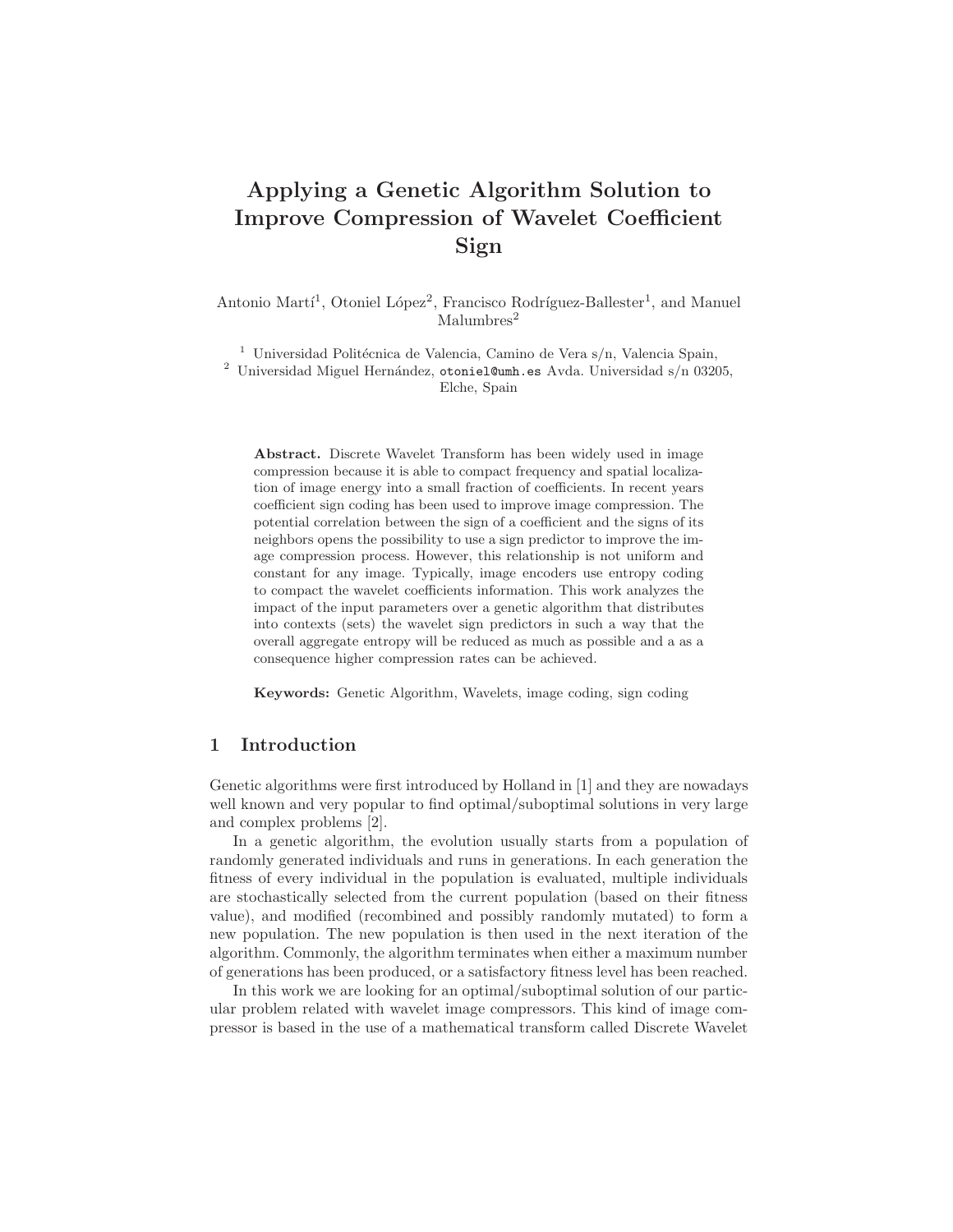#### 2 Antonio Martí et al.

Transform (DWT). Wavelet transforms have proved to be very powerful tools for image compression, since many state-of-the-art image codecs, including the JPEG2000 standard [3], employ DWT into their algorithms. The energy of a wavelet transform coefficient is restricted to non-negative real numbers, but the coefficients themselves are not, and they are defined by both a magnitude and a sign. Shapiro stated in [4] that a transform coefficient is equally likely to be positive or negative and thus one bit should be used to encode the sign. In recent years, several authors have begun to use context modeling for wavelet sign coding [5–7], showing that despite the equiprobability of wavelet sign values, some sign correlation can be found among wavelet coefficients, resulting in overall compression ratio improvements.

In a previous work [8] we have observed that the sign of a wavelet coefficient may be strongly correlated with the sign of some neighbor coefficients. However, this relationship is not uniform and constant for any image, or even consistent within the same image. By increasing the number and kind of images under analysis, the relationship between the signs of the neighbor coefficients may be generalized or, on the other hand, it is possible that, when increasing the number of images, some relationships become contradictory.

In this work, after obtaining the sign prediction for a given neighborhood and its success probability, we will use a Genetic Algorithm (GA) to distribute all the neighborhood permutations into  $r$  sets in such a way that the overall aggregate entropy will be reduced as much as possible and a as a consequence higher compression rates can be achieved by the entropy encoder used in the waveletbased image encoder. We will analyze the impact of the input parameters in the performance of the GA.

The paper is organized as follows: in section 2 we define the optimization problem. In section 3 we propose a GA algorithm that matches the problem definition and we perform a detailed analysis GA parameters that supply the best sign context distribution in the shortest time. The paper then presents the main results in section 4 and finally general conclusions are highlighted.

### 2 Context-based sign coding approach

Most wavelet image codecs do not consider the use of sign coding tools since the wavelet coefficients located at the high frequency subbands form a zero-mean process, and therefore they are equally likely positive as negative.

Schwartz, Zandi and Boliek [9] were the first authors to consider wavelet coefficient sign coding, using the sign of one neighboring pixel in their context modeling algorithm. The main idea behind this approach is to find correlations along and across edges.

The HL subbands of a multi-scale 2-D wavelet decomposition are formed from low-pass vertical filtering and high-pass horizontal filtering. The high-pass filtering detects vertical edges, thus the HL subbands mainly contain vertical edge information. Oppositely defined are the LH subbands that contain primarily horizontal edge information.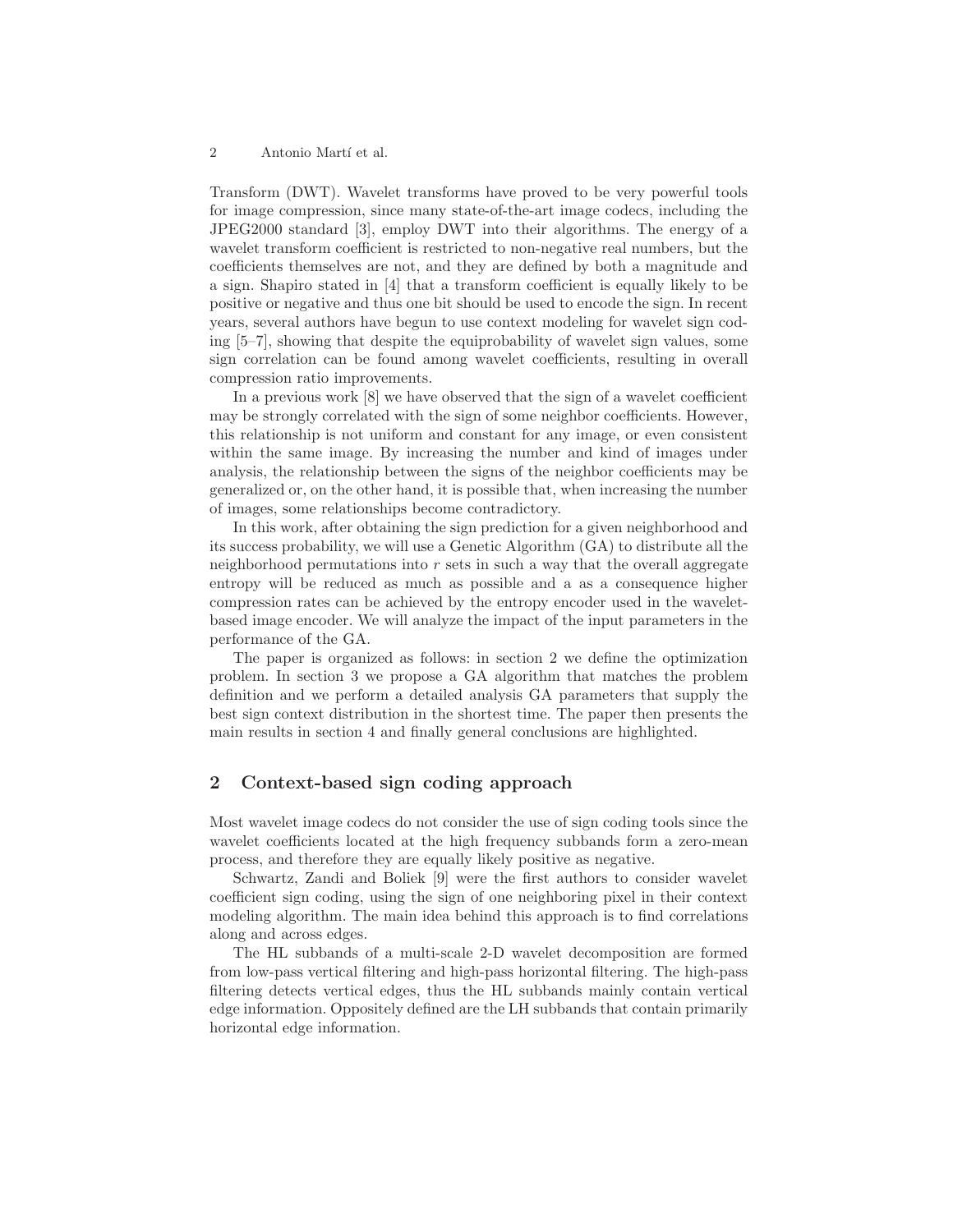As Deever explained in [10], given a vertical edge in an HL subband, it is reasonable to expect that neighboring coefficients along the edge have the same sign as the coefficient being coded. This is because vertical correlation often remains very high along vertical edges in images. When a low-pass filter is applied along the image columns, it results in a series of similar rows, as elements in a row tend to be very similar to elements directly above or below due to the high vertical correlation. Subsequent high-pass filtering along similar rows is expected to yield vertically correlated transform coefficients.

It is also important to consider correlation across edges, being the nature of the correlation directly affected by the structure of the high pass filter. For Daubechies' 9/7 filters, wavelet coefficient signs are strongly negatively correlated across edges because this filter is very similar to a second derivative of a Gaussian as derived from theory of zero crossings and edge detection [11]. So, it is expected that wavelet coefficients will change sign as the edge is crossed. Although the discrete wavelet transform involves sub sampling, the sub sampled coefficients remain strongly negatively correlated across edges. In this manner, when a wavelet coefficient is optimally predicted as a function of its across-edge neighbors (e.g. left and right neighbors in HL subbands), the optimal prediction coefficients are negative, indicating an expected sign change. This conclusion is general for any wavelet with a shape similar to a second derivative of a Gaussian.

In Fig. 1 we plot the spatial distributions of signs in the HL subband of two popular test images: Barbara and Lena. The visible sign structures suggest that the sign bits of wavelet coefficients are compressible.



Fig. 1. Sign patterns in the HL subband for Barbara (left) and Lena (right). Black, gray and white dots for negative, positive and non-significant coefficients, respectively

To estimate sign correlation in a practical way, we have applied a 6-level Dyadic Wavelet Transform decomposition of the source image and then a low quantization level to the resulting wavelet coefficients. Taking into account that the sign neighborhood correlation depends on the subband type (HL,LH,HH) as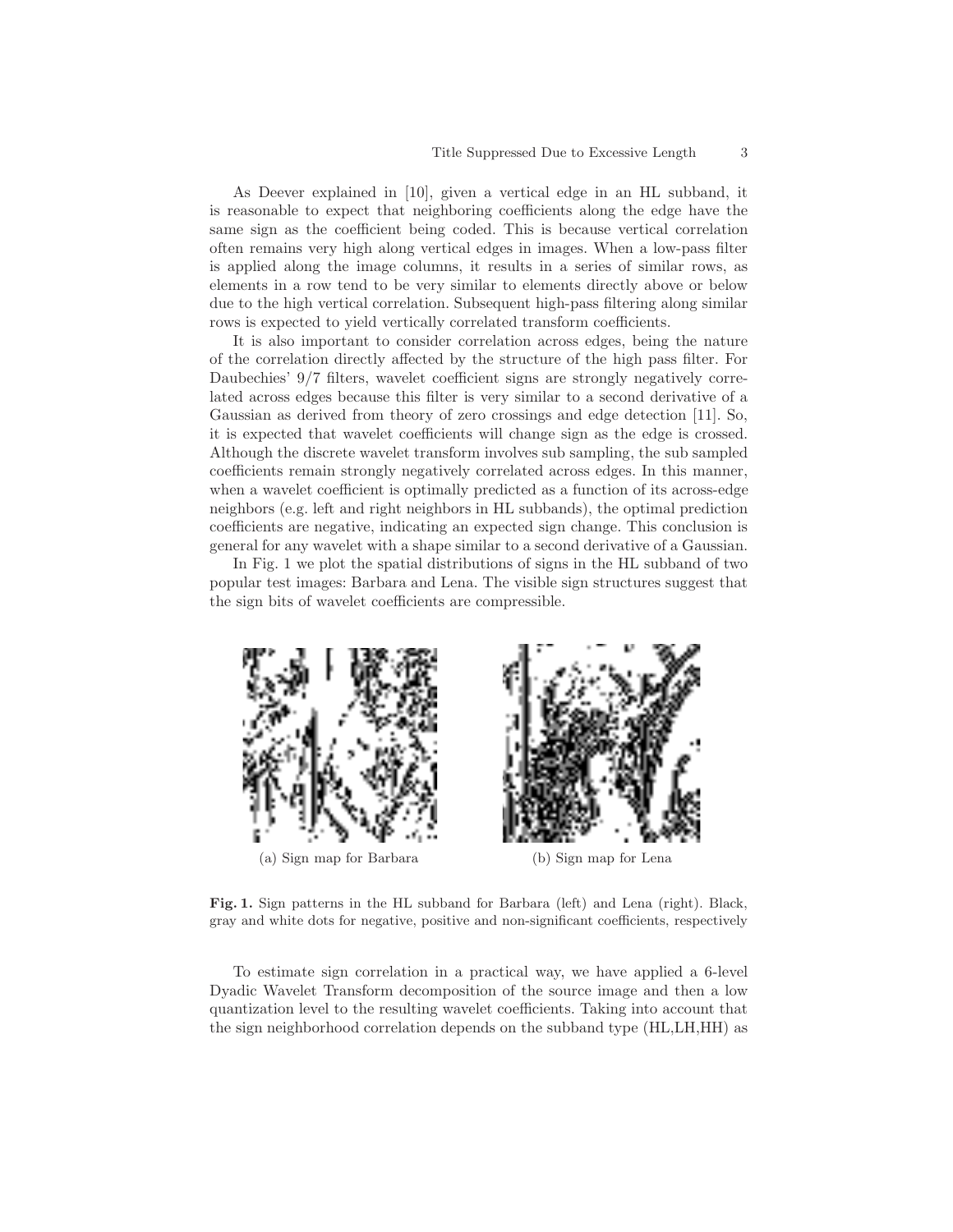4 Antonio Martí et al.

Deever assesses in [7], we have used different neighbors in each subband type exploiting the correlation along and across the edges (see Table 1). So, for a particular subband type, we have defined  $n$  neighbors that can hold one of the three possible sign values, that is positive, negative and null (zero). This lead us to a set of  $3^n$  different Neighbor Sign Patterns (NSP) for each subband type, being *n* the number of neighbors used in the sign prediction.

|                        | HL subband      | LH subband             | HH subband     |  |  |
|------------------------|-----------------|------------------------|----------------|--|--|
| Neighborhood Neighbors |                 | Neighbors              | Neighbors      |  |  |
| 3                      | N, NN, W        | W. WW. N               | N, W, NW       |  |  |
| $\overline{4}$         | N, NN,<br>W. WW | W. WW, N, NN           | N, W, NW, NNWW |  |  |
| 4 <sub>b</sub>         | N, NN, NNN,     | W, WW, WWW, IN, W, NW, |                |  |  |
|                        |                 |                        | <b>NNWW</b>    |  |  |
| 5                      | N, NN, NNN,     | W. WW. WWW.            | N. W. NW.      |  |  |
|                        | WW              | N, NN                  | NNNWWW         |  |  |

Table 1. Neighborhood analyzed

Other encoders like JPEG2000 and the one proposed by [12] use four neighbors (N,S,E,W) for the context formation, but since most non-embedded encoders use a Morton order  $(Z\text{-order})$ [13] in the coding stage, no information is available about S and E neighbors and they cannot be employed in context formation. This represents a restriction when looking for sign correlation among the neighborhood which it is shared by most of the non-embedded encoders.

So, for each subband type and each neighborhood we can obtain the sign prediction table that contains the sign predictions, the number of occurrences and the probability of success for every  $NSP[k]$ ,  $k = 1..3^n$ . Then, when coding the sign of a wavelet coefficient in a particular subband, first we will get the sign value of the corresponding neighbor set in order to form the current NSP. Then we will look up this NSP in the table to find the sign prediction of the current wavelet coefficient. Finally, what we are going to encode is the correctness of this prediction. The performance of our binary entropy encoder will depend on the behavior of our sign predictor, the higher success prediction rate, the higher compression rate is achieved.

In order to improve the final compression performance of our entropy encoder, we propose the use of up to ten contexts for each subband type. So, for each subband type, we distribute the provided NSPs predictions into r sets (contexts) in such a way that the overall aggregate entropy will be reduced as much as possible and a as a consequence higher compression rates can be achieved. We have fixed to ten as a maximum the number of context in order not to increase to much the image encoder complexity, as in [6] where authors reduced and fixed the context number to five. We will use a GA algorithm to distribute all NSPs into r sets.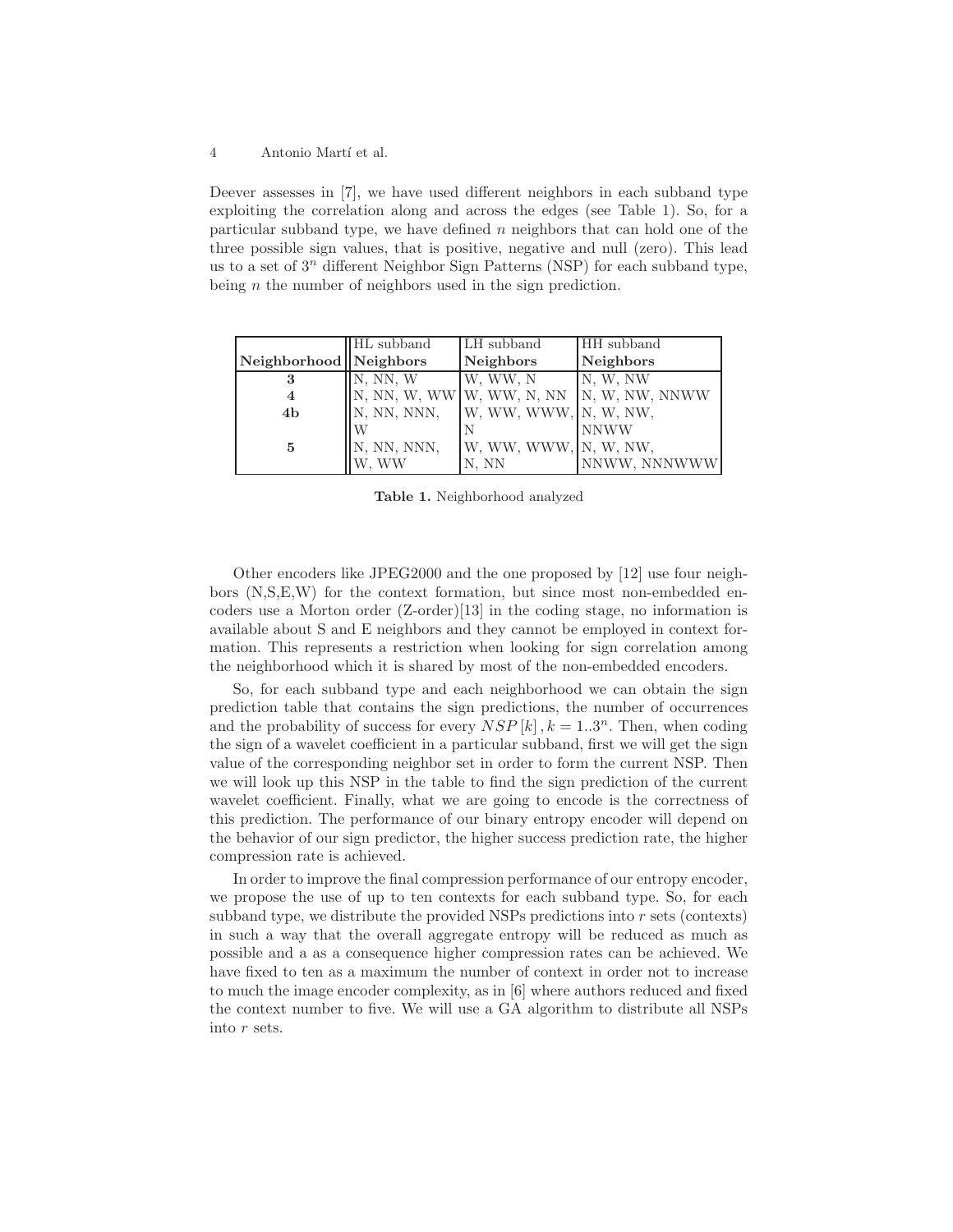#### 3 Genetic Algorithm for Wavelet Sign Prediction

The goal of our GA proposal will be to find a good context distribution of the NSPs prediction table for each subband type  $SB_t$ , where  $t = \{HL, LH, HH\}$ . So, for a particular wavelet coefficient  $C_{i,j}$  with sign value  $SC_{i,j} = \{+, -, NULL\}$ , that belongs to subband  $SB_t$ , the prediction table will provide a sign prediction,  $\hat{SC}_{i,j}$ , based on its Neighborhood Sign Pattern,  $NSP[k]$ , where k represents the specific sign pattern of the neighborhood of the current wavelet coefficient,  $C_{i,j}$ and the set (context) number where the NSP will be assigned for the entropy encoder.

There is no univocal relationship between a neighbor sign permutation and the sign prediction, i.e not always for a same  $NSP[k]$  pattern, the sign prediction of the current wavelet coefficient,  $\hat{SC}_{i,j}$ , is always positive or negative. However, it is possible to find out that for a particular  $NSP[k]$  sign pattern,  $\hat{SC}_{i,j}$  is more probably to be positive than negative or vice versa. But, the problem is still more complex, because a sign prediction for a neighbor sign pattern could fit well for an image and not for others. Evenmore, the context distribution and the number of context to use will affect the encoder compression performance. Therefore, the idea is to find suboptimal neighbor sign pattern predictions and context distribution that better fit for a representative set of images, so we can capture the canonical wavelet sign redundancy introduced by a particular wavelet filter. In this manner, once the universal prediction table is found, it could be used at both encoder and decoder sides.

At this point, the motivation of using GAs to compress the sign of wavelet coefficients is twofold. First, when the number of selected neighbors for the analysis of sign correlation grows or when there is a great number of images to be used in the analysis and also when the number of context to distribute the NSPs in grows, the search space is excessively wide. Second, it is not intuitive to find a way of combining the predictions obtained for several images, and mix them in an unique prediction table.

The context distribution problem is similar to the mathematics problem of finding the ways to partition a set of  $k$  objects into  $r$  sets. The number of possible partitions is called Stirling number of the second kind [14] and is denoted by  $S(k, r)$  (see equation 1). For example, if we use three neighbors for the sign prediction we have  $27$  NSPs  $(3^3)$  and distributing then into 5 contexts, the Stirling number of the second kind is 61338207158409090, which means that we have that number of possibilities to distribute the 27 NSPs into 5 contexts.

$$
S(k,r) = \frac{1}{r!} \sum_{j=0}^{r} (-1)^{r-j} {r \choose j} j^{k}
$$
 (1)

#### 4 Genetic Algorithm Design and Analysis

In this work, we analyze the effect of several parameters over the results (fitness and convergence) obtained by the GA. The parameters analyzed are: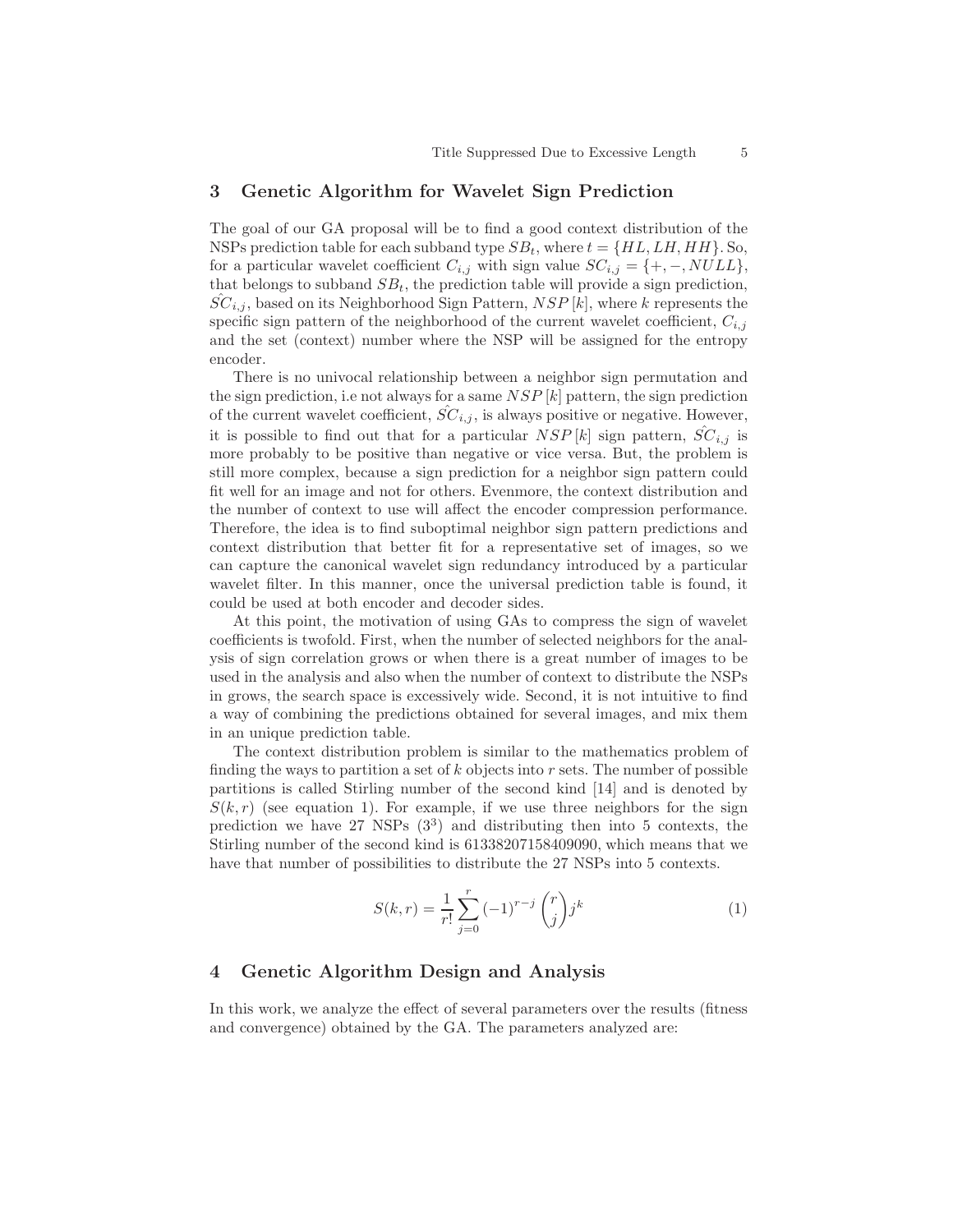- 6 Antonio Martí et al.
- Population size
- Mutation probability
- Neighborhood
- Context number (sets)

We have executed the GA using the following variations. For each execution we have performed 100 iterations because of the influence of the random seed over the generation of the best individual. This lead us to a total of 100,000 executions.

- Population size: 10, 25, 50, 100, 150, 200, 300, 400
- Mutation probability: 0.05, 0.01, 0.005, 0.001, 0.0005, 0.0001 (from 5% to  $0.1 \ \%$ .
- Neighborhood: 3, 4, 4b, 5
- Context number (sets): 4, 5, 6, 7, 8, 9

In Fig. 2 we show the normal probability graphic for the fitness values. As it can be seen, they are not normal and so we will use other kind of analysis, mainly based on dispersion graphics.



Fig. 2. Normal probability graphic

In Fig. 3 we show the best result obtained in each GA execution, where the results are ordered as a function of the GA parameter values used in the the following script.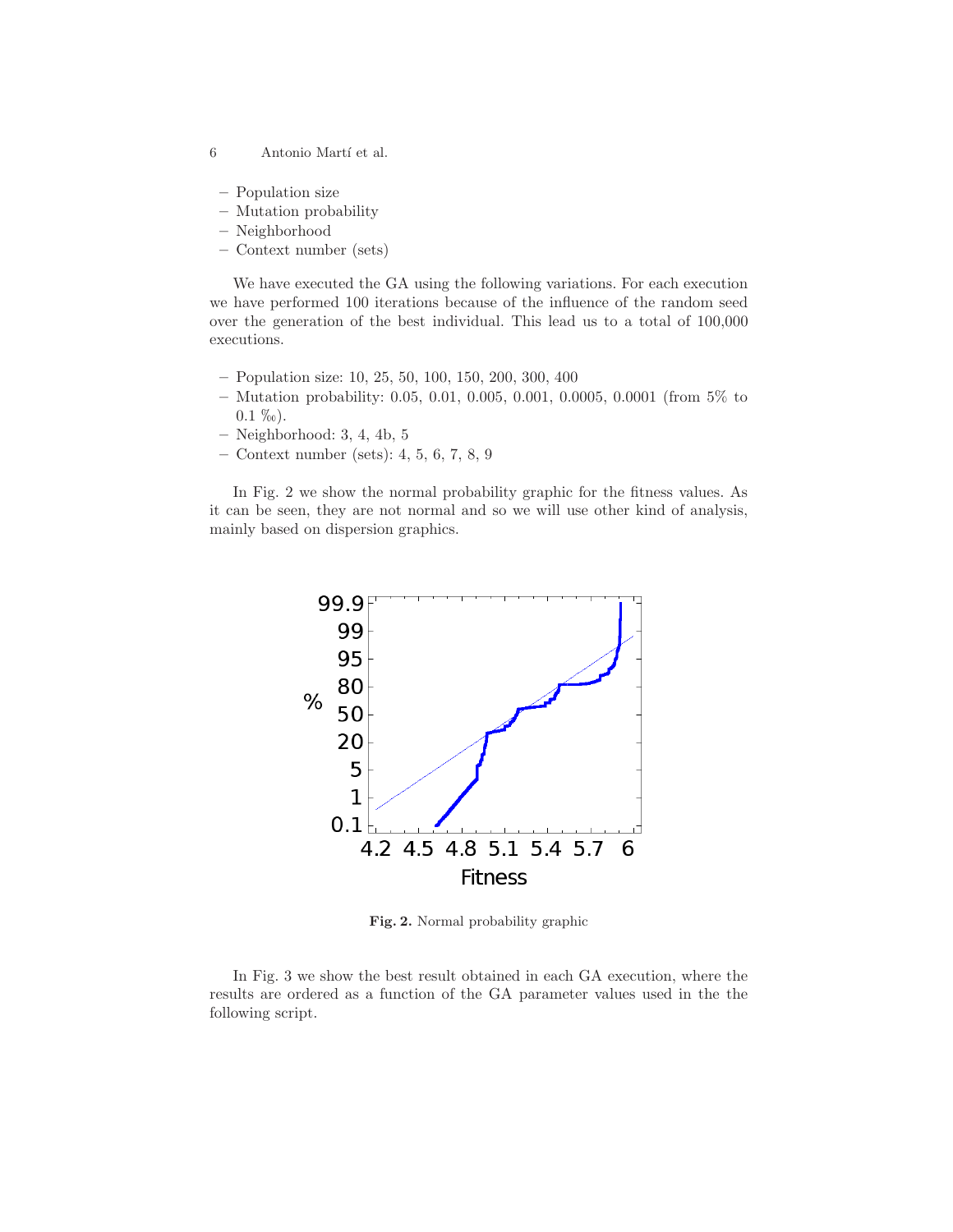

Fig. 3. Chronological sequence of GA fitness results

```
For context (from 4 to 9) do
For neighbors in (3; 4; 4b; 5) do
 For population_size in (10; 25; 50; 100; 150; 200; 300; 400) do
  For mutation_probability in
     (0.05; 0.01; 0.005; 0.001; 0.0005; 0.0001) do
     Run GA #images.txt #contexts #neigbors
          #population_size #mutation_probability
```
where images.txt contains the wavelet coefficients sign prediction for each NSP and image set.

In Fig. 3 we can see 6 successive stairs. All stairs have a similar shape, but the results are different on each stair. The number of stairs correspond to the number of contexts analyzed, i.e 4, 5, 6, 7, 8, 9. Looking at that figure we can conclude that we obtain a better compression as the number of context used in the entropy encoder increases and also, that the rest of parameters has nearly no influence over context parameter.

In each stair, there are 4 steps which corresponds to the neighborhood analyzed, i.e 3, 4, 4b and 5. The effect of this parameter is quite significative and it is represented by the difference between steps. This difference can be seen on both the minimum and maximum fitness values. At each step or neighborhood we can appreciate an upper limit which is the maximum compression independently of the rest of GA parameters (population size and mutation probability). Obviously, this limit is higher for the neighborhood that uses 5 neighbors. Otherwise, there is a lower bound on each step. The lower bound for 3 and 4b neighborhood is quite similar, being this lower bound higher for the neighborhood 4. This effect is more clearly shown in Fig. 4 where fitness values are represented as a function of the neighborhood. At this point, we could not asses which neighborhood, 4b or 5 is the best one to be used in the compression algorithm because neighborhood 5 obtains better results but with a greater dispersion than neighborhood 4b. Moreover, compression algorithm complexity increases as the number of neighbors does.

The results variation in each neighborhood shown in Fig. 4 is due to the intrinsic GA parameters like population size and mutation probability. In order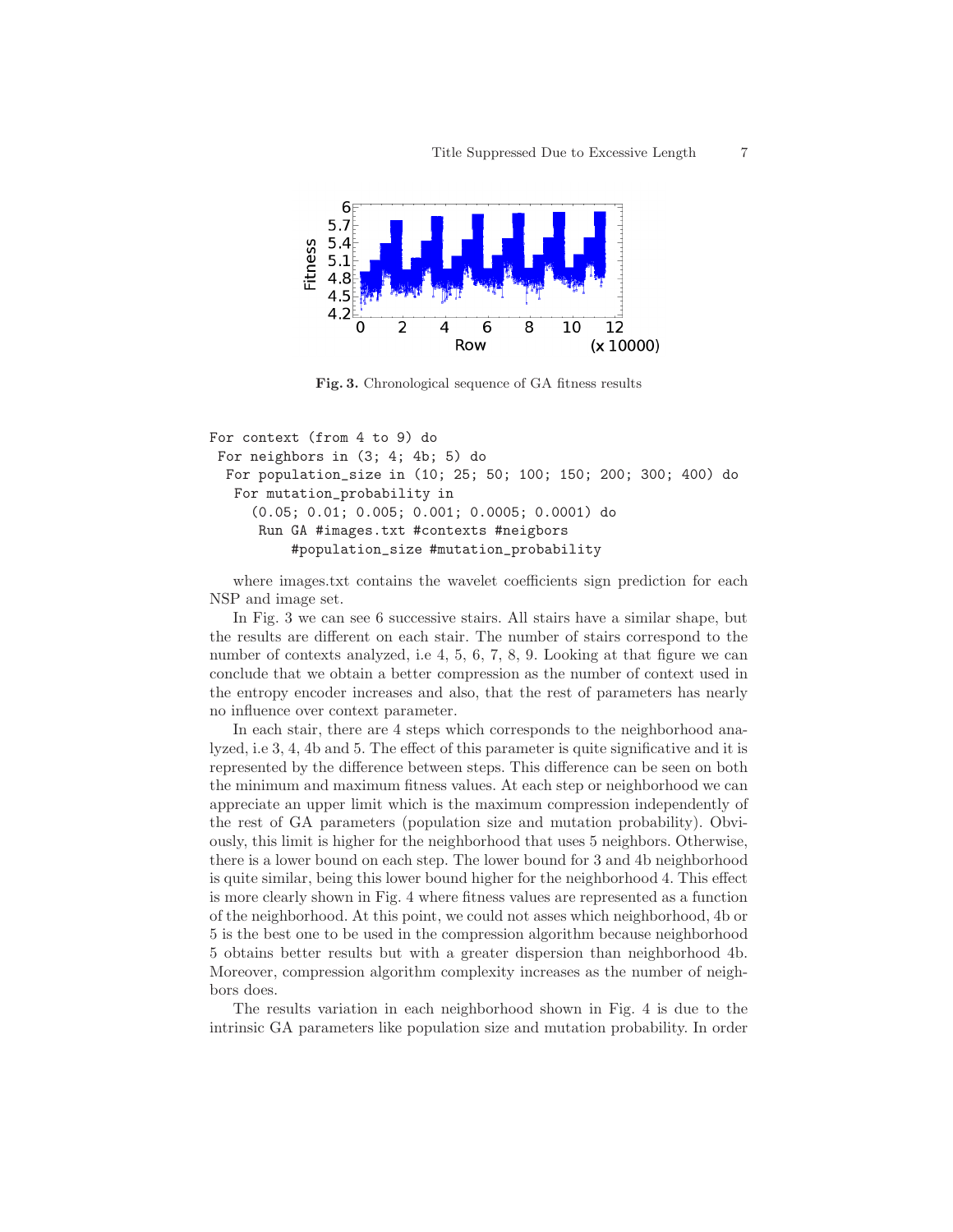

Fig. 4. Dispersion fitness vs neighborhood

to easily analyze the results, we will reduce the analysis to the context number 6 and neighborhood 4b and 5. In Fig. 5 (a) and Fig. 5 (b) we can see the dispersion graphic for the fitness values as a function of the mutation probability for those executions that used the context number 6. Fig. 5 (a) represents executions using 4b neighborhood and Fig. 5 (b) represents executions using 5 neighborhood. As it can be seen for the range from 0.0005 to 0.005, the mutation probability does not affect to the fitness values obtained by the GA. Using lower mutation probability it is possible to obtain suboptim results, but an important number of executions obtain very low fitness values. On the other hand, with mutation probabilities higher than 0.005 the algorithm fluctuates in a random way and the fitness results get worse considerably, both the maximum value and the mean value.

Analyzing the results when the mutation probability values are in the range from 0.0005 to 0.005, we can observe that results are grouped (gathered), i.e. there are less variability and also we can observe that we obtain better results when using neighborhood 5.

Finally we will analyze the effect of population size over the fitness results. In Fig. 6 we can see the dispersion graphic for all executions and as shown there is a great variability in the results, but this variability and also the range are quite similar for all population sizes except for population size of 10 that presents the worst results.

Previous analysis show that the best results are obtained for the neighborhood 5 and mutation probabilities from 0.0005 to 0.005. Fig. 7 shows the dispersion graphic for mutation probabilities in the range of 0.0004 to 0.006 using neighborhood 5 and 6 contexts. We can see three groups of results. First, with a population size of 10 individuals, the GA is not able to achieve as good results as when using greater population sizes. Secondly, population sizes of 25, 50 and 100 individuals present optimal and identical results. Third, for populations sizes of 150, 200, 300 and 400 the graphic does not allow to see if the results are as good as for the previous group. In this last group, the GA algorithm achieve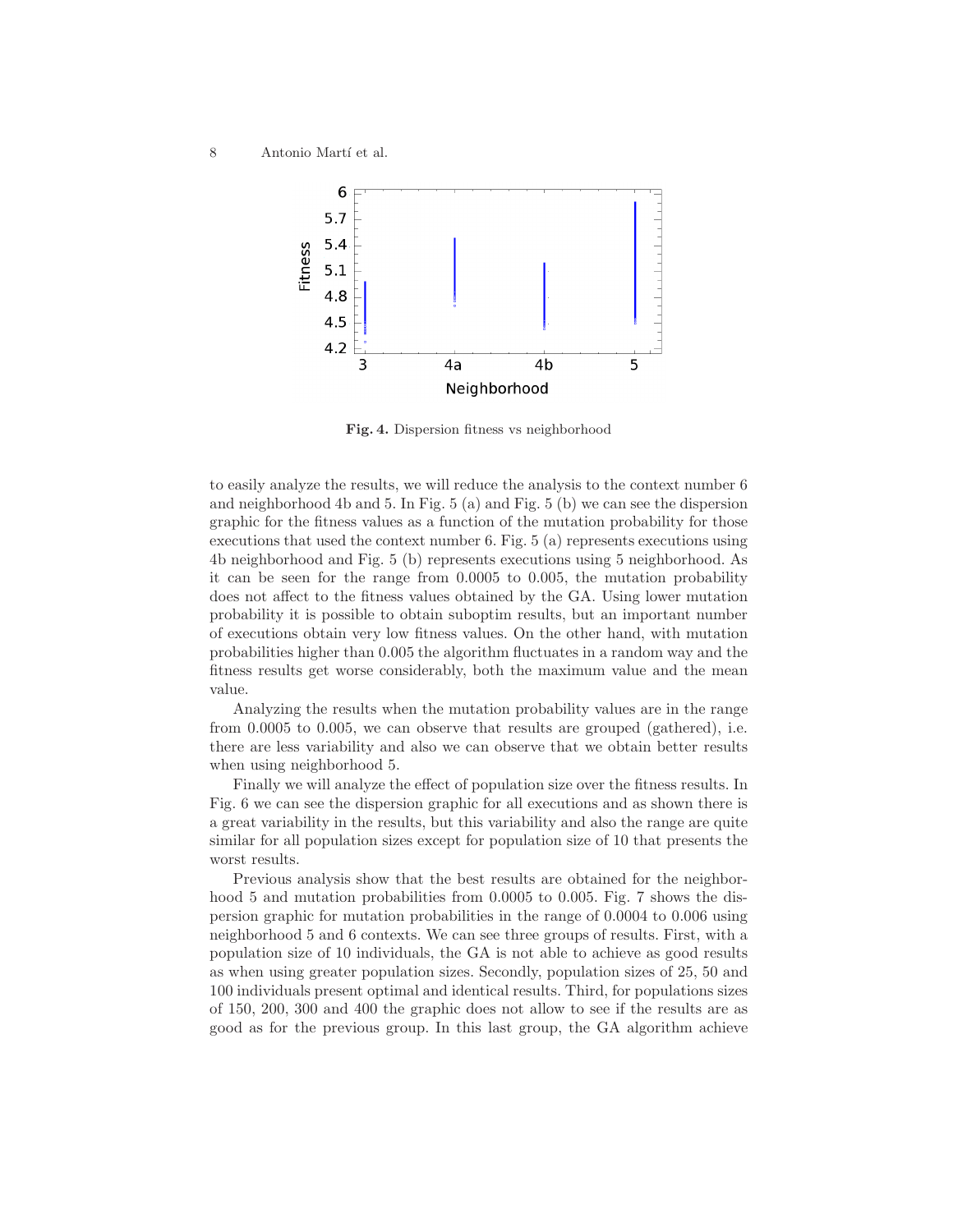

Fig. 5. Dispersion fitness vs probability using neighborhoods a) 4b, b) 5

the optimum result, but in a great number of executions, the result is not the optimum and there is a greater dispersion.

In order to determine if there are differences when using population sizes of 25, 50, 100, 150, 200, 300 and 400, we present Table 2 with mean, median and standard deviation values. As it can be seen, both standard deviation and variation coefficient grow as the population size does.

## 5 Conclusions

In this paper we have analyzed the input parameter of a GA that is able to distribute the sign prediction for a given neighborhood into r sets obtaining the lower aggregate entropy. From the analysis performed, we can conclude that the algorithm obtains better results as the number of context used increase. Even more, the neighborhood used for the wavelet sign prediction has a greater impact over the results, being the neighborhood that uses 5 neighbors the one that better results obtains. Regarding intrinsic parameters of the GA, when we use mutation probabilities in the range from 0.0005 to 0.005 we obtain less variability in the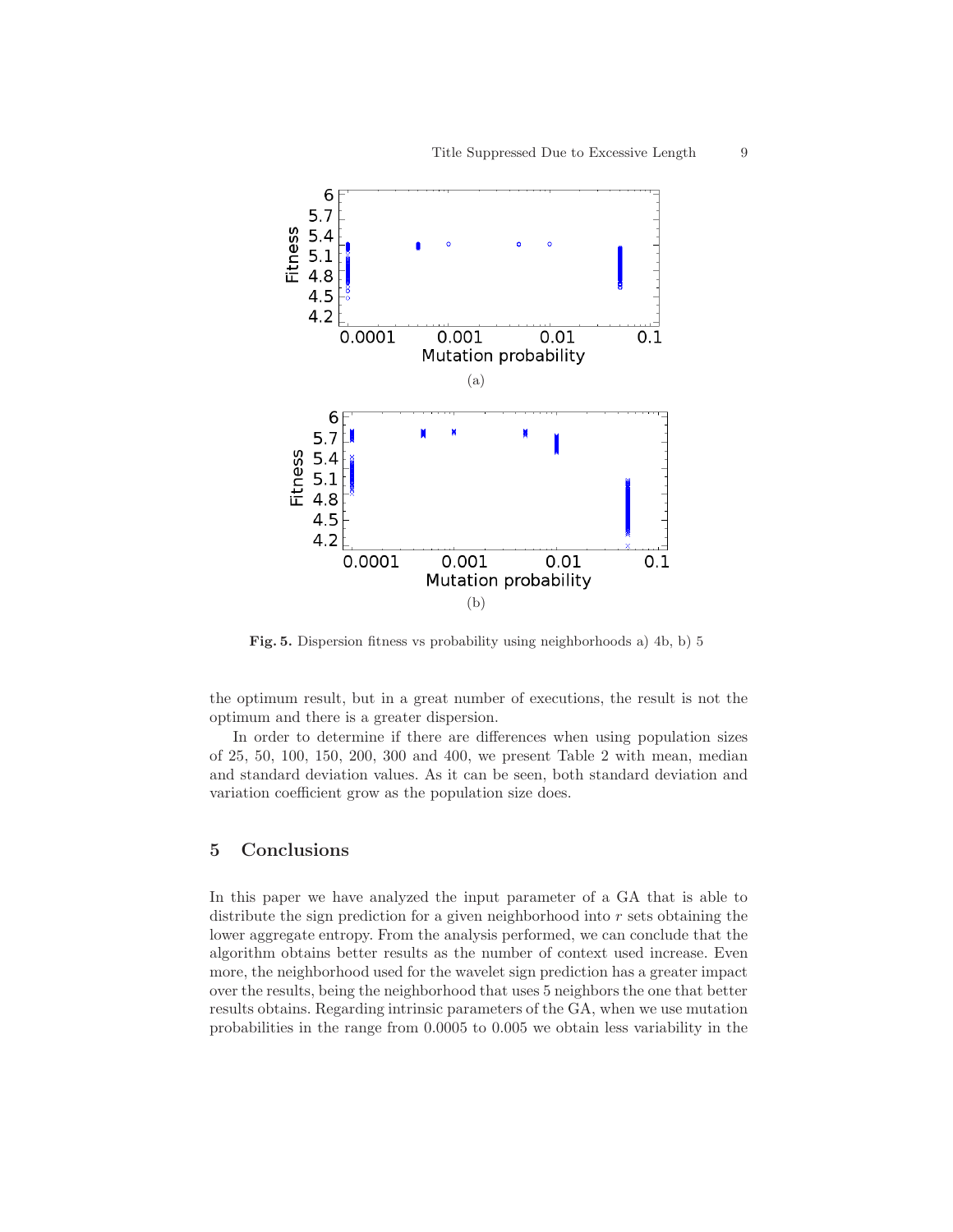

Fig. 6. Dispersion fitness vs population size

| Population                                                                    | 25 <sub>1</sub>                                                     | 50I | 100 | 150 | <b>200</b> | 300                                                       | 400                                                     |
|-------------------------------------------------------------------------------|---------------------------------------------------------------------|-----|-----|-----|------------|-----------------------------------------------------------|---------------------------------------------------------|
| Average                                                                       | $\parallel$ 5.85746 5.86096 5.86153 5.86004 5.86034 5.85782 5.85712 |     |     |     |            |                                                           |                                                         |
| Standard Deviation 0.00671 0.00835 0.01034 0.01182 0.01181 0.01397 0.01517    |                                                                     |     |     |     |            |                                                           |                                                         |
| Variation Coefficient 0.1146% 0.1426% 0.1765% 0.2017% 0.2016% 0.2385% 0.2591% |                                                                     |     |     |     |            |                                                           |                                                         |
| Minimum                                                                       |                                                                     |     |     |     |            |                                                           | 5.83509 5.8343 5.83435 5.82985 5.8289 5.82945 5.82575   |
| Maximum                                                                       |                                                                     |     |     |     |            |                                                           | 5.86922 5.86922 5.86922 5.86922 5.86922 5.86922 5.86922 |
| Range                                                                         |                                                                     |     |     |     |            | $0.03413$ 0.03492 0.03487 0.03937 0.04032 0.03977 0.04347 |                                                         |

Table 2. Execution results statistics for mutation probability from 0.0004 to 0.006, using neighborhood 5 and 6 contexts.

execution results. Finally, we also have analyzed the population size, being those in the range from 25 to 100 the ones that better results and behavior obtain.

#### References

- 1. Holland, J. In: Adaption in Natural and Artificial Systems. University of Michigan Press (1975)
- 2. Goldberg, D.E. In: Genetic Algorithms in Search, Optimization, and Machine Learning. Addison-Wesley (1989)
- 3. ISO/IEC 15444-1: JPEG2000 image coding system (2000)
- 4. Shapiro, J.: A fast technique for identifying zerotrees in the EZW algorithm. Proc. IEEE Int. Conf. Acoust., Speech, Signal Processing 3 (1996) 1455–1458
- 5. Wu, X.: High-order context modeling and embedded conditional entropy coding of wavelet coefficients for image compression. In: Proc. of 31st Asilomar Conf. on Signals, Systems, and Computers. (1997) 1378–1382